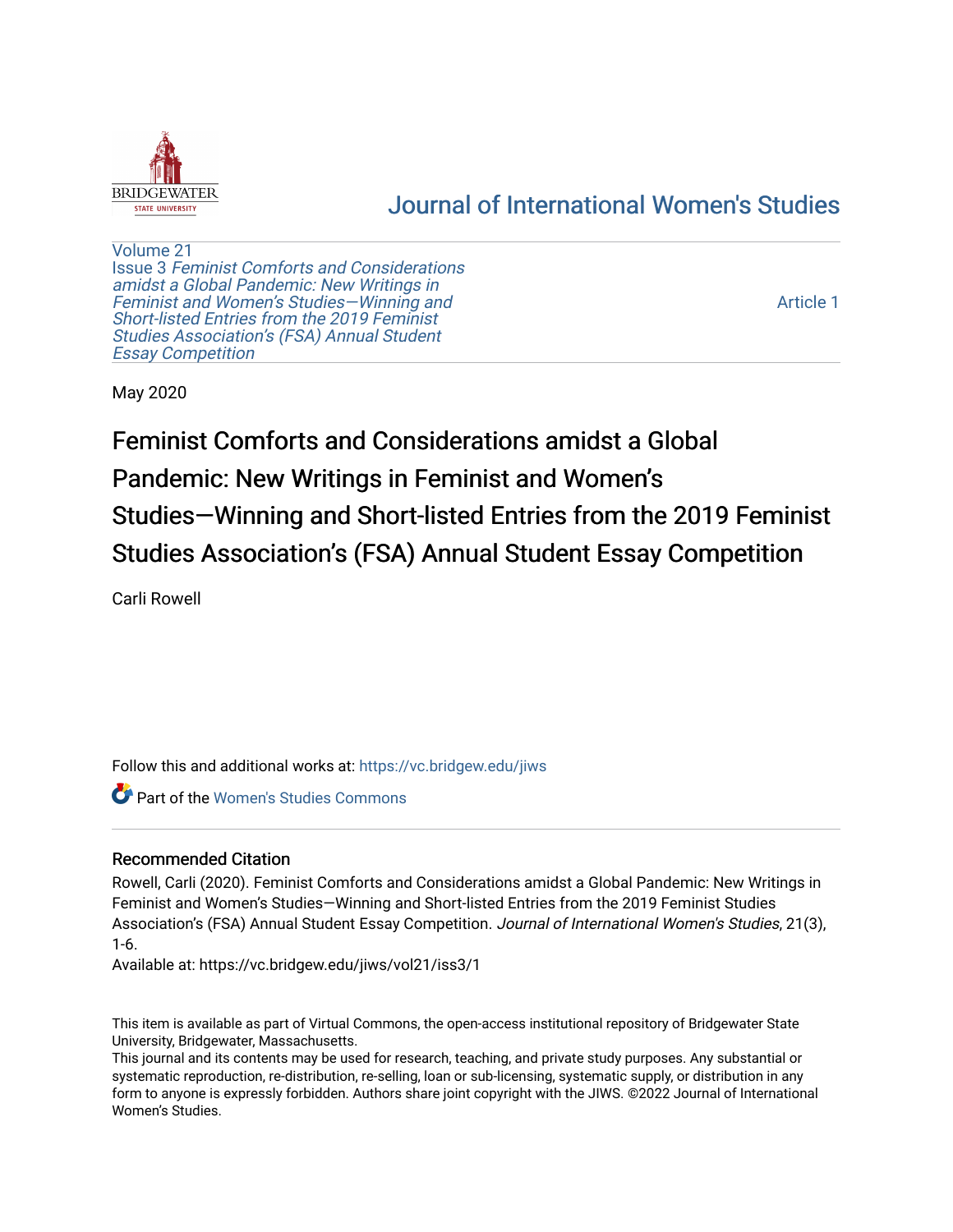#### Rowell: Feminist Comforts and Considerations amidst a Global Pandemic

This journal and its contents may be used for research, teaching and private study purposes. Any substantial or systematic reproduction, re-distribution, re-selling, loan or sub-licensing, systematic supply or distribution in any form to anyone is expressly forbidden. ©2020 Journal of International Women's Studies.

### **Feminist Comforts and Considerations amidst a Global Pandemic: New Writings in Feminist and Women's Studies—Winning and Short-listed Entries from the 2019 Feminist Studies Association's (FSA) Annual Student Essay Competition**

By Carli Rowell<sup>1</sup>

Rather than reflecting exclusively on the content and scope of the essays that make up this issue the title instead reflects the time at which this special issue comes to publication. Before I turn my attention to this year's special issue, I find it essential that I take a moment to pause, reflect, and consider the current landscape in which I am writing. It is after all, a once in a generation experience, or so I am told. At present we are faced with global uncertainty and instability by way of a global pandemic. Consequently, much of what we (or rather I) understood and perhaps took for granted to be the norm of social life, has been, in this current moment called into question and put on pause albeit momentarily. I have long been mindful of the privileges that I, a white, working-class, educated women in the global north has been afforded by way of geopolitics or otherwise. However, at certain moments in my life such privileges are pulled once again to the forefront, and I am left to both confront, experience and navigate my privilege as discomfort more acutely– COVID-19 is one such moment. As I sit comfortably at my desk, I cannot help but contrast my own experience of COVID-19 to those elsewhere. With regards to the UK, my mind wonders to consider my working-class peers who have long been employed within the food retail sector currently working for low pay, on zero-hour contracts and risking their own health in order to feed the nation. Or those I know working tirelessly, often in isolation, supporting both new and existing victims of domestic violence during the difficult period of social distancing and lockdown. Elsewhere I have found my thinking turning to consider such questions such as "How do you socially distance when you live in a township in Johannesburg?" or "Where do you go for healthcare if you a poor 'untouchable' Dalit in India?"

These questions take on a new meaning for feminism, gender and women's studies when we bear in mind that globally women account for the majority of those working in the low pay service and care sectors. Across the global north they are most likely found stacking our shelves, scanning our shopping and providing care and health assistance to the venerable and elderly. Elsewhere in the global south, women are by and large responsible for scouring food for household consumption and as such they are consequently at increased risk as they source food from shops and markets thereby not only coming into contact with a greater number of people but also finding themselves spending more time outside of the family home and so increasing their possible and probable exposure to the virus. Across Asia and the Pacific, the majority of women work within

1

<sup>&</sup>lt;sup>1</sup> Carli Ria Rowell is a Lecturer in Sociology at Sussex University. Carli is a sociologist, feminist and ethnographer and much of her work grapples with issues pertaining to contemporary social, spatial and geopolitical (im)mobilities particularly in relation to educational (in)equalities on a global, national and local level. She overseas the FSA student essay competition. Her ESRC PhD was entitled "Pleasure, Pains and Possibilities: An Ethnography of Working-Class Students at an Elite University", she was examined in November 2018 by Dr Maria do Mar and Professor Diane Reay and graduated in summer 2019. Carli was recently awarded the SRHE Newer Researcher Award for the project "No words, just two letters 'Dr'": Working-class early career researcher's reflections on the transition to and through a social-sciences PhD and into academia. She tweets at: @carliriarowell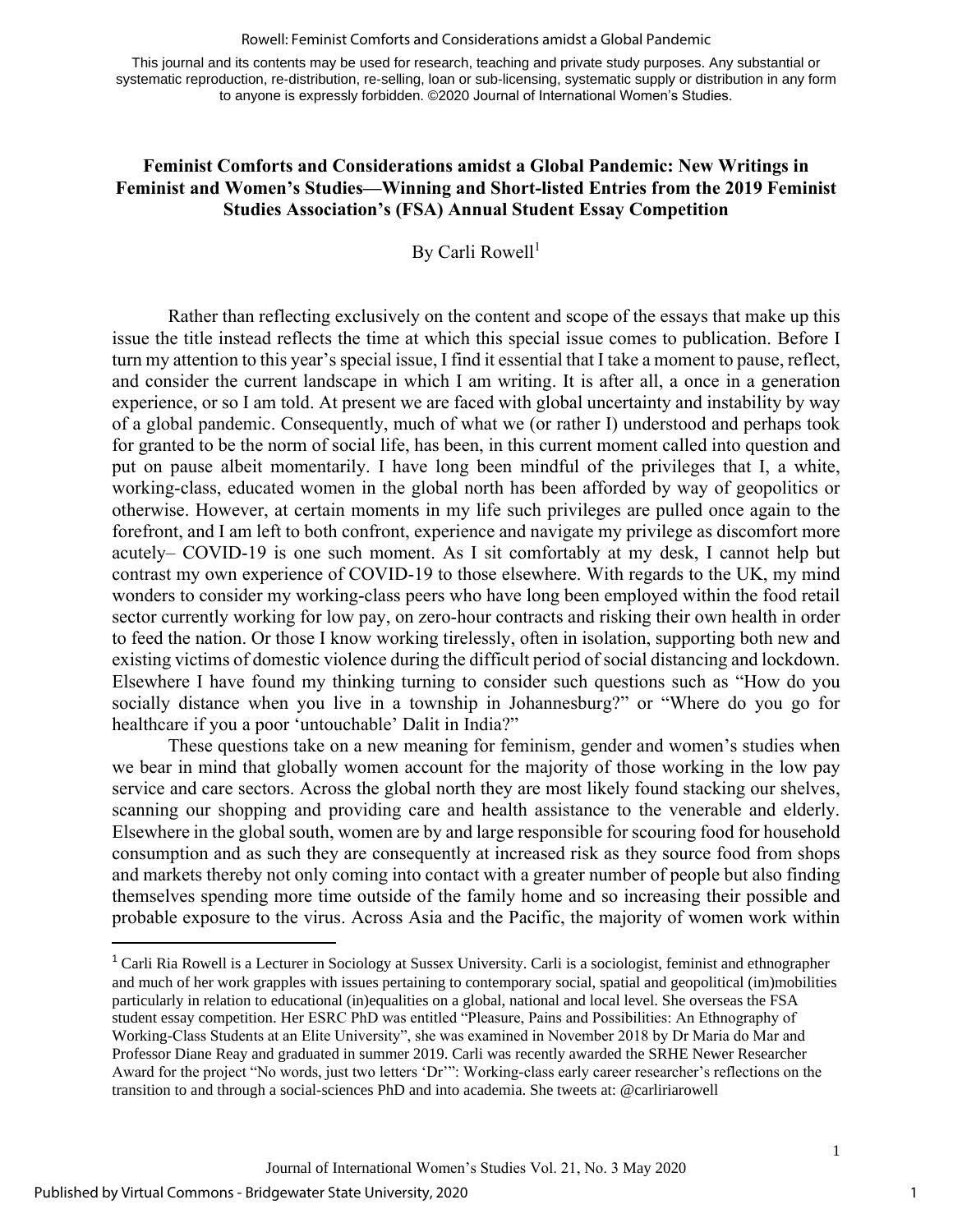the informal economy in agriculture, as domestic workers or as vendors on the street with seldom any access to social protection. The unseen, ripple effects of COVID-19 has disordered access to critical sexual and reproductive health services and created barriers to organisations that respond to gender-based violence around the world. Many of the issues that the global COVID-19 pandemic is exacerbating, feminism and women's studies have long cast light upon and long fought for. Around the world, women from all walks of life will be faced with the impact of the crisis of COVID-19 as multiple and intersecting dimensions of violence, exclusion and discrimination permeate their everyday life throughout the pandemic. The most marginalised communities are hit the hardest across both the global north and global south. Academia and academics have a role to play both in the moment as COVID-19 plays out in real time and once it has passed. Gender underpins every facet of the global COVID-19 pandemic and moving forward it is both the duty and responsibly of the academic community to shed light on the gendered ways in which the pandemic is impacting the lives of women however mundane or extraordinary, responsibility that those working in the intersections of feminism, gender and women's studies I am sure will fulfil.

At FSA we recently took on a name change, from the Feminist and Women's Studies Association to Feminist Studies Association. This change was proposed for a number of important reasons. Firstly, at such a challenging and important time for feminist practice more broadly, we wished to make the Association more inclusive to all those who identify as feminist. Making the name change will ensure the various demographics of our current and future membership are represented by the association. Second, regarding those members in universities in particular, in keeping with the history of the Association, we want to ensure the Association is open to all those who identify as feminist within the academy. That includes those who do not teach or identify with 'women's studies' as a discipline as such, but rather might undertake feminist practice in their broader approach to teaching, research, supporting colleagues, or personal lives. The name change will strive to ensure the association remains representative of these individuals. Third, the association is keen to expand its membership beyond the academy. Bringing together feminist scholars and activists is important to ensure effective feminist mobilisation, particularly at the current moment, as reflected in the themes of our 30th Anniversary event. By removing 'women's studies', we hope to de-institutionalise the association and better represent those outside of the university, while ensuring we remain committed to being an academic association, as listed in our constitution. The association changed its name from Women's Studies Network to Feminist and Women's Studies Association in around 2005/6, in order to speak clearly to debates at the time about the importance of representing all genders. Now, 14 years later and at the association's 30th anniversary, we wish to undertake similar work to address the debates about feminism happening in the public sphere more broadly.

In turning now to introduce this special issue I wish to acknowledge that whilst a pandemic seemingly comes from nowhere, spreads rapidly, invisibly and effortlessly academic publishing is all but these things. Academic publishing moves much slower, occurs over time, and only bares fruit through the labour, commitment and creativity of many. It is thus, in this vein that I want to thank those who have been working hard behind the scene to make this special issue happen. Firstly, thank you to all of those individuals who submitted entries – this year was an exceptionally hard process, even at the longlisting stage the panel we faced with difficult decisions regarding which essays would make the shortlist thus a testament to the quality and timeliness of submissions. The essays were intellectually captivating, creatively well written and thought-provoking. It was a delight reading through so many essays that grappled with gender and women's studies and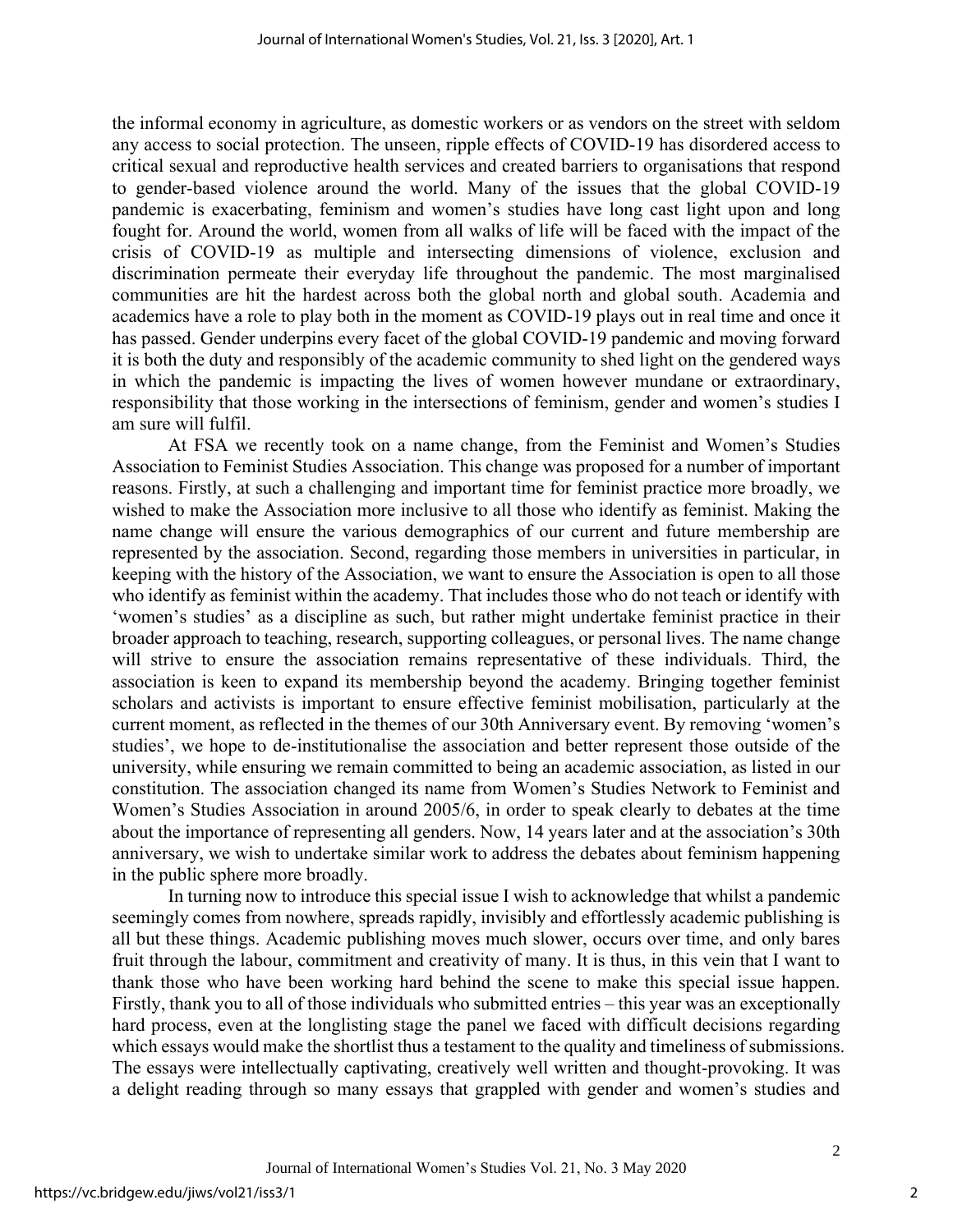feminism from across the thematic spectrum and from both undergraduate and postgraduate students – my only regret is that we could have published more. It is in this vein that The Feminist Studies Association UK and Ireland (FSA) is delighted to present this special issue of Journal of International Women's Studies (JIWS) highlighting the winning and shortlisted entries to our annual student essay competition. My sincerest thanks go out to all of those who kindly submitted their entries. Special extended thanks to the fabulous external judges who gave up their time and intellectual headspace to engage with this year's competition. Many thanks to Dr Barbara Read, Department of Education, University of Glasgow UK and Dr Emily Nicholls, Department of Sociology, University of Portsmouth UK for their kinds, constructive and thoughtful feedback on the shortlisted essays.

The FSA Student Essay Competition is a longstanding one; in 2004 JIWS originally published a special issue featuring the winning and shortlisted entries from the competition and they continue to publish the shortlisted essays each year. In this vein FSA is delighted to work each year with JIWS to provide a platform showcasing the work and fresh novel thinking of emerging feminist scholars; with special thanks to Dr Diana Fox for her ongoing commitment to and enthusiasm for the competition. The timeline in which this year's student essay competition occurred was somewhat of a difficult one, with sector wide university strikes occurring in November 2019 and again in February and March 2020 and now of course the corona crisis. This special issue comes amidst a somewhat bleak and challenging landscape both in relation to the national landscape of higher education in the UK and Ireland (and indeed elsewhere). Through publishing a shortlist of entries, we at FSA and JIWS hope to bring light, comfort and escape in an increasingly challenging environment whilst also providing the students with support by way of a published essay. JIWS' open access, online format is vital in ensuring that those without institutional affiliations are able to access the feminist scholarship not only the shortlisted essays of the student essay competition shortlisted but feminist research per se, at a time when knowledge production is increasingly the preserve and product of the global north its open access provides a platform for international readership.

The FSA was founded in 1987 as a network of scholars with research interests in feminism and women's studies. Today we are a national association with members across the UK and Ireland, incorporating a diverse body of scholars/activists, whose work ranges from the social sciences to the arts and the humanities. The FSA's principal mission is to promote feminist research and teaching, whilst providing support for productive collaborations among scholars, students, non-HE organisations and community partners. Last year, in 2019 FSA launched its Mentoring Scheme aims to foster a strong feminist community that encourages supportive and collegial relationships between members of the Association. The scheme is for FSA members who have passed their PhDs and are early- or mid-career scholars. They will be paired with a more experienced mentor who is able to pass on advice or share experiences. At FSA we are soon to be re-launching our annual Book Prize to be sponsored by Emerald. Moving forward FSA will continue to support feminist scholarship, the established and the novel. It is hoped that this issue will provide comfort, escape, and provocation around a number of issues running through the contemporary veins of feminism and women's studies.

#### **The Essays**

We are pleased to announce that the 2019 winning entry is "Unending and uncertain: thinking through a phenomenological consideration of self-harm towards a feminist understanding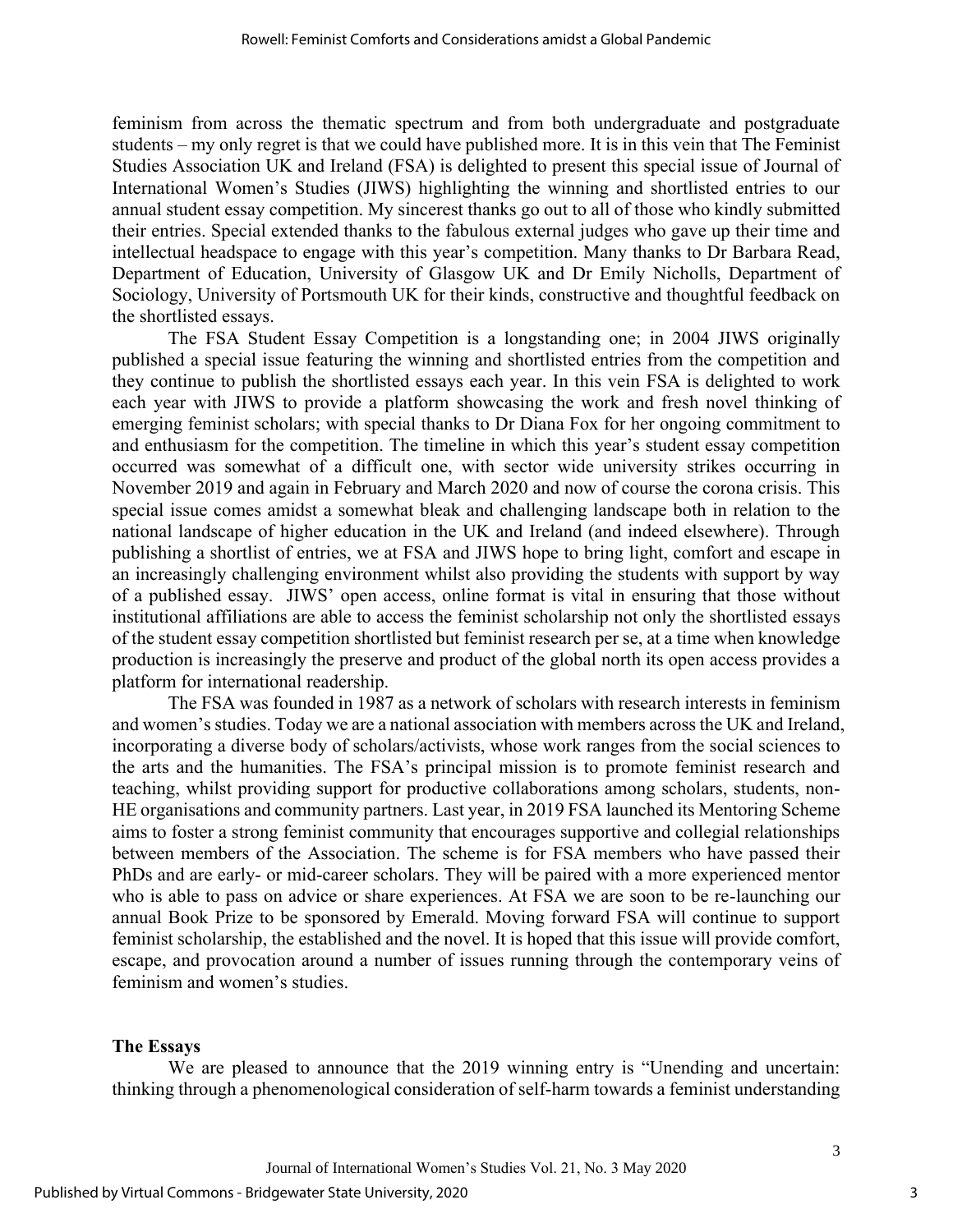of embodied agency" by Veronica Heney. Heney offers an insightful perspective of self-harm, embodiment and agency. Adopting a phenomenological framework for analysing and understanding of self-harm in order arrive at a feminist understanding of embodied as an embodied, relational, and repeated act. In doing so Heney moves the discussion and debate surrounding the well-drawn upon concept of agency away from the longstanding feminist focus of sexuality to that of self-harm, an area that as Heney notes is omitted at large from feminist thinking. In doing so the essay considers the importance and benefit of breaking free from and evading binary frameworks where possession or absence of agency are placed in discrete opposition.

In Phoebe Chetwynd's 'Postfeminist Hegemony in a Precarious World: Lessons in Neoliberal Survival from RuPaul's Drag Race' the ideological cost of the mainstream success of the popular reality television show RuPaul's Drag Race is critically considered. Chetwynd draws upon Rosalind Gill's work on postfeminism to argue that the format of RuPaul's Drag Race required both contestants (and viewers) to uncritically conform to a postfeminist ideal whereby normative femininity is valorise thereby reaffirming the prevailing gender binary. Throughout the essay the relationship between neoliberalisam and postfeminism is troubled and interrogated, Chetwynd argues that whilst neoliberalism conditions postfeminism neoliberalism is in some ways dependent on postfeminism in order to ensure its own survival. Throughout Chetwynd continuously and convincingly highlights the importance of approaching what she refers to as "superficially subversive cultural objects" amidst an era where progressive and regressive politics are entangled and entwined.

Amy Finlay-Jeffrey's 'Liminal Space and Minority Communities in Kate O'Brien's *Mary Lavelle* (1936)' draws upon anthropological ideas pertaining to liminal space so as to explore the ways in which the twentieth century Irish author Kate O'Brien's construction of queer communities in novel *Mary Lavelle* (1936) can be understood as liminal spaces that exist in opposition to governing heteronormative ideologies. In doing so Finlay-Jeffrey argues that Ireland is constructed as a closeted space in *Mary Lavelle*, and as such, upon departing Ireland O'Brien's lesbian characters are afforded the possibility of experiencing and experimenting with different facades of their gender identity and sexuality. Thus, entering into what Finally-Jeffrey defines to be a space of queer liminality. Throughout the essay Finlay-Jeffreys provides an overview of popular Irish novelist and playwright Kate O'Brien's third novel, *Mary Lavelle* which was banned in Ireland on 29th December 1936 by the *Censorship of Publications Act* of 1929.

Zara Ismail's work 'The Communal Violence Bill: Women's Bodies as Repositories of Communal Honour' explored themes such as coloniality, gender, human rights, sexual violence in India. Specifically, Ismail seeks to ask the question as to why, after 15 years, as proposed by the United Progressive Alliance government of India the first Communal Violence Bill (CVB) is yet to be passed. Ismail both draws upon and adds to a rich body of work by Indian feminists, the women's movement in addition to interdisciplinary scholarship on the topic of sexual and communal violence. The contributions of Ismail are twofold; firstly, Ismail approaches such topic through the lens of coloniality both of gender and human rights. Secondly, Ismail draw on Siddharth Narrain's identification of a false dichotomy between 'act' and 'identity' and applied it to the incident of rape whereby distinctions are made between 'men who rape' and 'men who are rapists'. In doing so Ismail re-iterates the asymmetrical value the Indian establishment places on men and women, favoring the former at the expense of the latter. Ismail begins this essay with a discussion of discussion of coloniality, introduces the CVB and progresses to discuss 'sexual impunity' with reference to communal violence in Gujarat exploring the role of women's bodies as repositories of communal honor whilst also highlighting structural underpinnings. Finally, the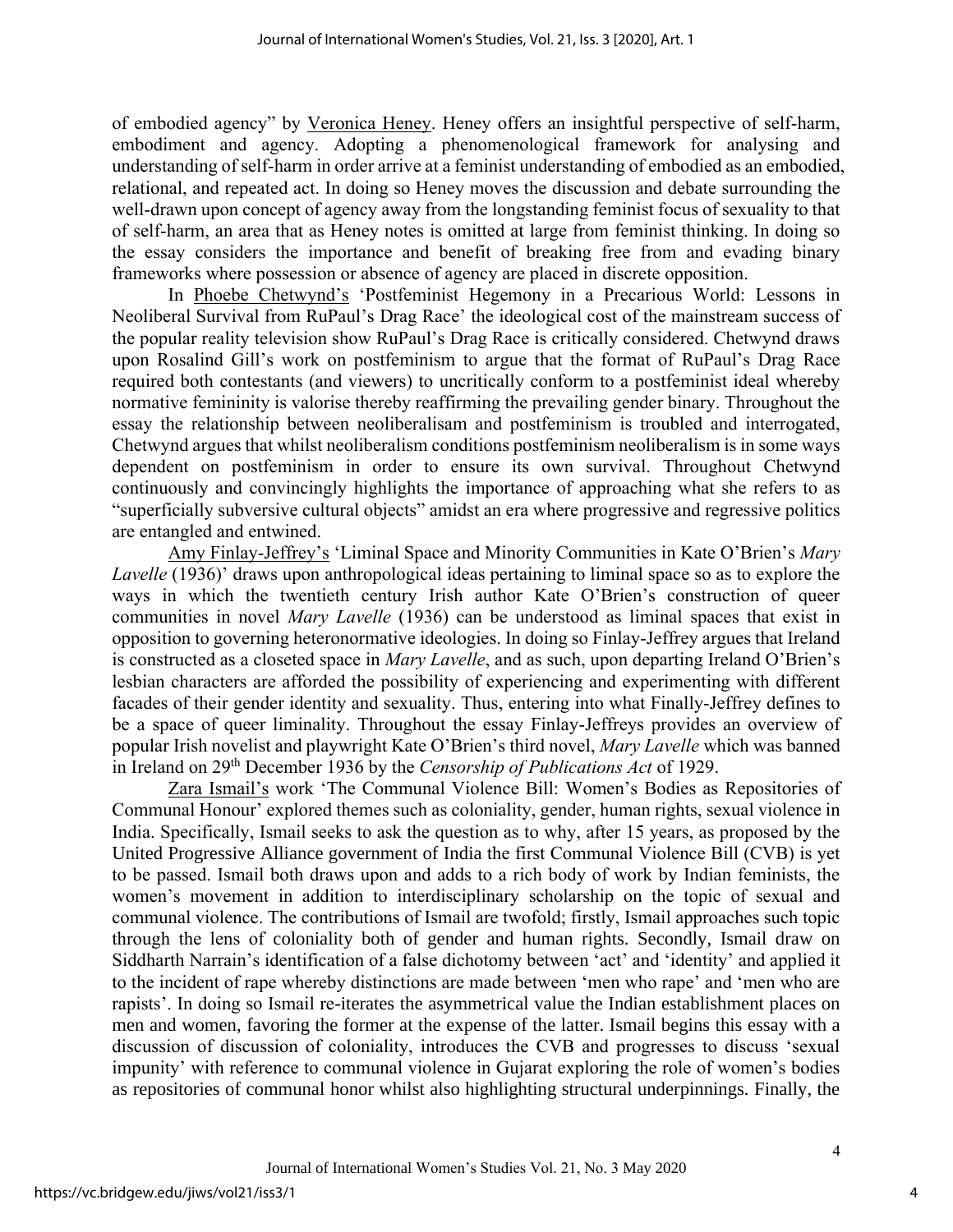essay concludes with Ismail arguing for the need to decolonize both gender and human rights in India. This she argues would form part of a wider project of social justice by demanding structural change alongside the acknowledgement of both institutional and individual complicity.

In Amy Masson's essay 'A Critique of Anti-Carceral Feminism' she analyses carceral logics in the context of the 'unholy alliance' of neoliberal and neoconservative hegemony thereby arguing that carceral politics are in fact produced by a fusion of neoliberal and neoconservative ideas. Amy's discussion primarily focuses upon literature deriving from the USA and to a latter extent draws upon empirical examples from the UK. Amy begins the essay by setting out the landscape of carceral and anti-carceral positions for the reader. She then moves present an exploration of neoliberalism and neoconservatism, as conceptualised by Wendy Brown whilst also discussing the role of the state in anti-carceral approaches. The latter body of the essay provides a focused consideration of community in anti-carceral conceptions of justice. She concludes the essay by asserting that anti-carceral thinkers incorrectly locate carceral feminists as in coalition with neoliberals alone, when they also share much in common with neoconservatives.

The work of Katja May engages with one of the decades defining moments in political history and the women's rights movement and doing so grapples with issues of textile crafts, feminist solidarity, activism, and the Women's March on Washington. The essay entitled 'The Pussyhat Project: Texturing the Struggle for Feminist Solidarity' moves beyond branding the Pussyhat Project as either good or bad but instead recognises the myriad and nuanced ways in which the Pussyhat Project has been received whilst at the same time recognising the complex, messy and entangled nature in her successful effort to complicate dominant narratives and concepts of feminist solidarity, protest and craft. Throughout the essay May seeks to cast light upon the unevenness of the feminist struggle for liberation and affective solidarity whilst at the same time recognising the way in which such complex texture can become a means to position people closer in feminist practice and solidarity at a time when queer and transwomen, women of colour and women from the global south have long been silenced. This texture, as May notes is material, social as well as affective. May argues that whilst those who marched, knitted, or both did so from their own individual and collective experiences of disconnect and discomfort there need not to be a universal underpinning to such experiences for there to be a universal and collective commitment for collective action.

In 'Masculine Failure and Male Violence in Noah Hawley's Fargo' Jess Weisser argues that within the first season of Noah Hawley's Fargo male violence and weaponry is expressive of non-normative, queer masculinities, which has the effect of challenging the so-called 'integrity' of masculine identity. Firstly, Weisser establishes the critical framework and does so by parting ways with existing scholarly response to *Fargo* by grappling with masculinity and male desire from a Queer Studies perspective. Weisser then progresses to consider those men who negotiate masculinity through phallic weaponry which she argues queerly transgresses bodily boundaries. Weisser draws this essay to a conclusion by arguing that the most brutal violence from Season One of *Fargo* derives from specifically queered, othered masculinities.

# **Concluding Remarks**

We at FSA hope that this year's special issue will bring you much enjoyment as you read through this year's competition winning and short-listed essays at a time of global uncertainly. I am sure you will join us at FSA in sending our sincerest thanks to those essays that feature and wish the emerging feminist scholars congratulations and every success. I hope that from reading